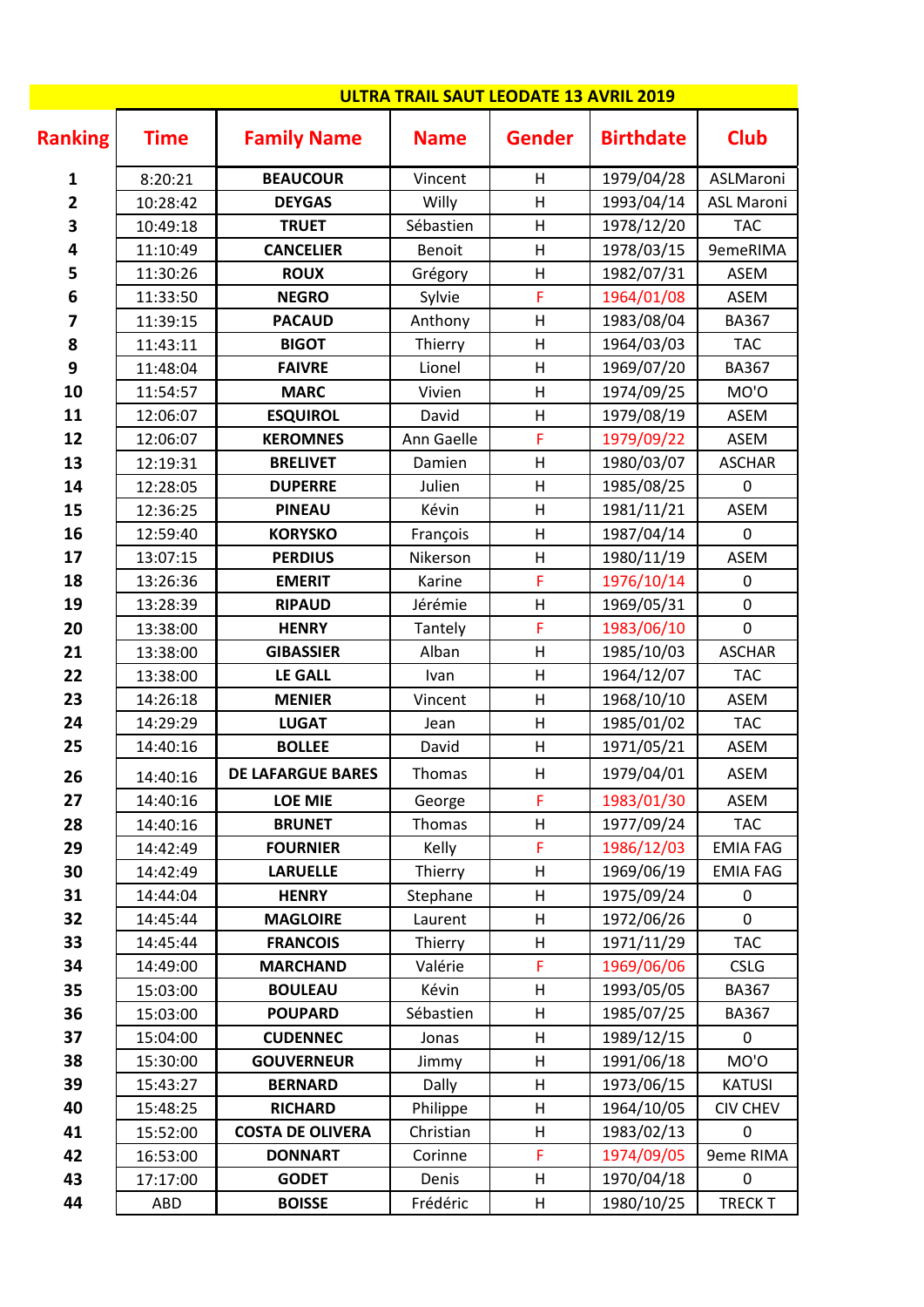| 45 | ABD | <b>FOUILHAC</b>  | pascal         | H | 1964/03/07 | <b>CSLGG</b>  |
|----|-----|------------------|----------------|---|------------|---------------|
| 46 | ABD | <b>MAILLOT</b>   | <b>Dolores</b> | F | 1975/12/15 | <b>ASEM</b>   |
| 47 | ABD | <b>MAILLOT</b>   | David          | н | 1974/06/25 | <b>ASEM</b>   |
| 48 | ABD | <b>LE BRETON</b> | Christophe     | H | 1967/02/12 | <b>ASCHAR</b> |
| 49 | ABD | <b>TANTOT</b>    | Louis          | H | 1988/12/09 |               |
| 50 | ABD | <b>DERREY</b>    | Julien         | H | 1972/10/10 | <b>ASEM</b>   |
| 51 | ABD | <b>JOINVILLE</b> | Christianne    | F | 1972/01/11 | ASEM          |
| 52 | ABD | <b>VERGNES</b>   | Damien         | F | 1981/11/16 | <b>ASCHAR</b> |
| 53 | ABD | <b>THEAR</b>     | Franck         | H | 1965/01/16 | 0             |
| 54 | ABD | <b>VIRTON</b>    | Jérome         | H | 1986/10/22 | 0             |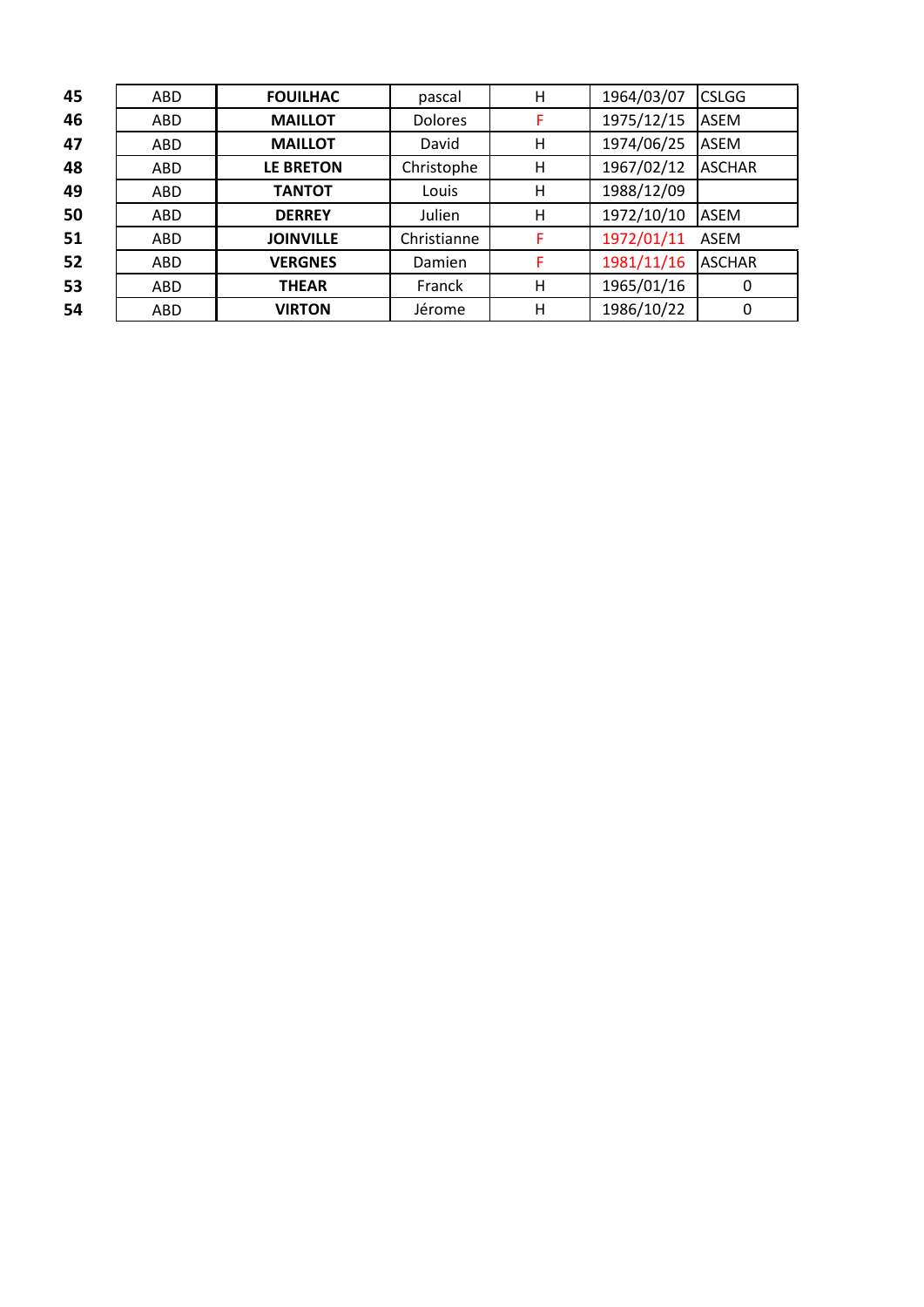| <b>Nationality</b> | Bib              |
|--------------------|------------------|
| <b>FRA</b>         | 74               |
| <b>FRA</b>         | 89               |
| FRA                | 91               |
| FRA                | 61               |
| FRA                | 94               |
| <b>FRA</b>         | 86               |
| FRA                | 58               |
| FRA                | $\overline{102}$ |
| FRA                | 88               |
| <b>FRA</b>         | 80               |
| <b>FRA</b>         | 64               |
| <b>FRA</b>         | 77               |
| <b>FRA</b>         | 53               |
| <b>FRA</b>         | 98               |
| FRA                | 81               |
| <b>FRA</b>         | 87               |
| <b>FRA</b>         | 65               |
| FRA                | 100              |
| <b>FRA</b>         | 51               |
| FRA                | 70               |
| FRA                | 75               |
| <b>FRA</b>         | $\overline{109}$ |
| <b>FRA</b>         | 69               |
| <b>FRA</b>         | 85               |
| <b>FRA</b>         | 90               |
| <b>FRA</b>         | 96               |
| <b>FRA</b>         | 101              |
| FRA                | 108              |
| FRA                | 56               |
| FRA                | 57               |
| FRA                | 71               |
| FRA                | 68               |
| FRA                | 93               |
| FRA                | 62               |
| FRA                | 59               |
| <b>FRA</b>         | 60               |
| FRA                | 67               |
| FRA                | 83               |
| FRA                | 73               |
| <b>FRA</b>         | 63               |
| FRA                | 99               |
| <b>FRA</b>         | 72               |
| FRA                | 105              |
| FRA                | 55               |